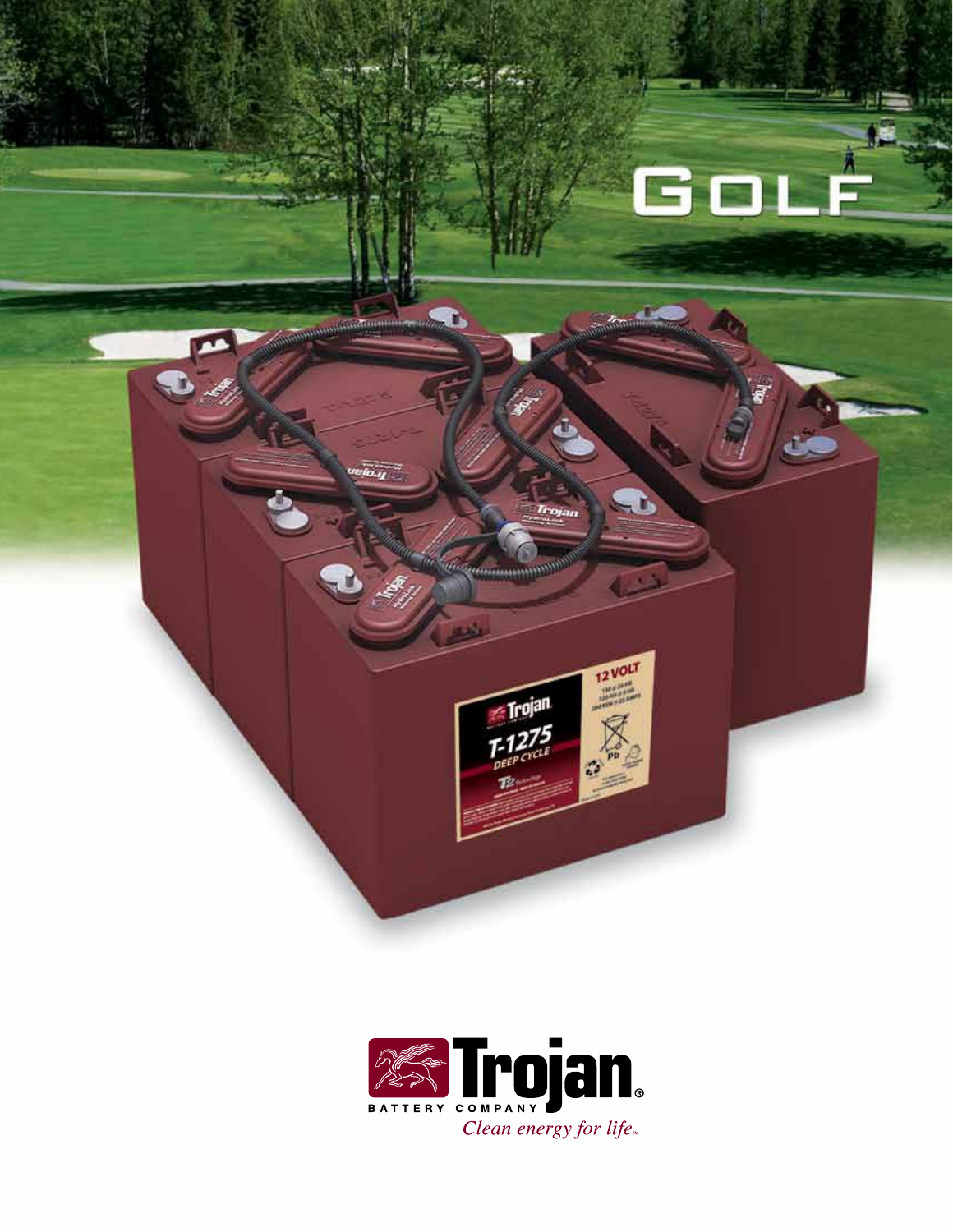# A PURSUIT FOR THE ULTIMATE GOLF EXPERIENCE

GOLF SOME SAY THE GAME OF GOLF IS MERELY A SPORT, A HOBBY or a day out with friends. We believe golf is a passion, an obsession, a pursuit for the ultimate golf experience. After all, a multi-billion dollar industry was built on the attentive orchestration of the perfect game. From the moment the golfer is welcomed by the golf club staff down to the golf car that caddies the golfer through the manicured greens, every detail of the total golf experience is meticulously considered.

At Trojan we believe in this passion for the game which is why we are passionate about the deep cycle golf batteries we build. We stake our reputation as the world leader in deep cycle batteries on our experience and expertise of building products that outlast and outperform the competition.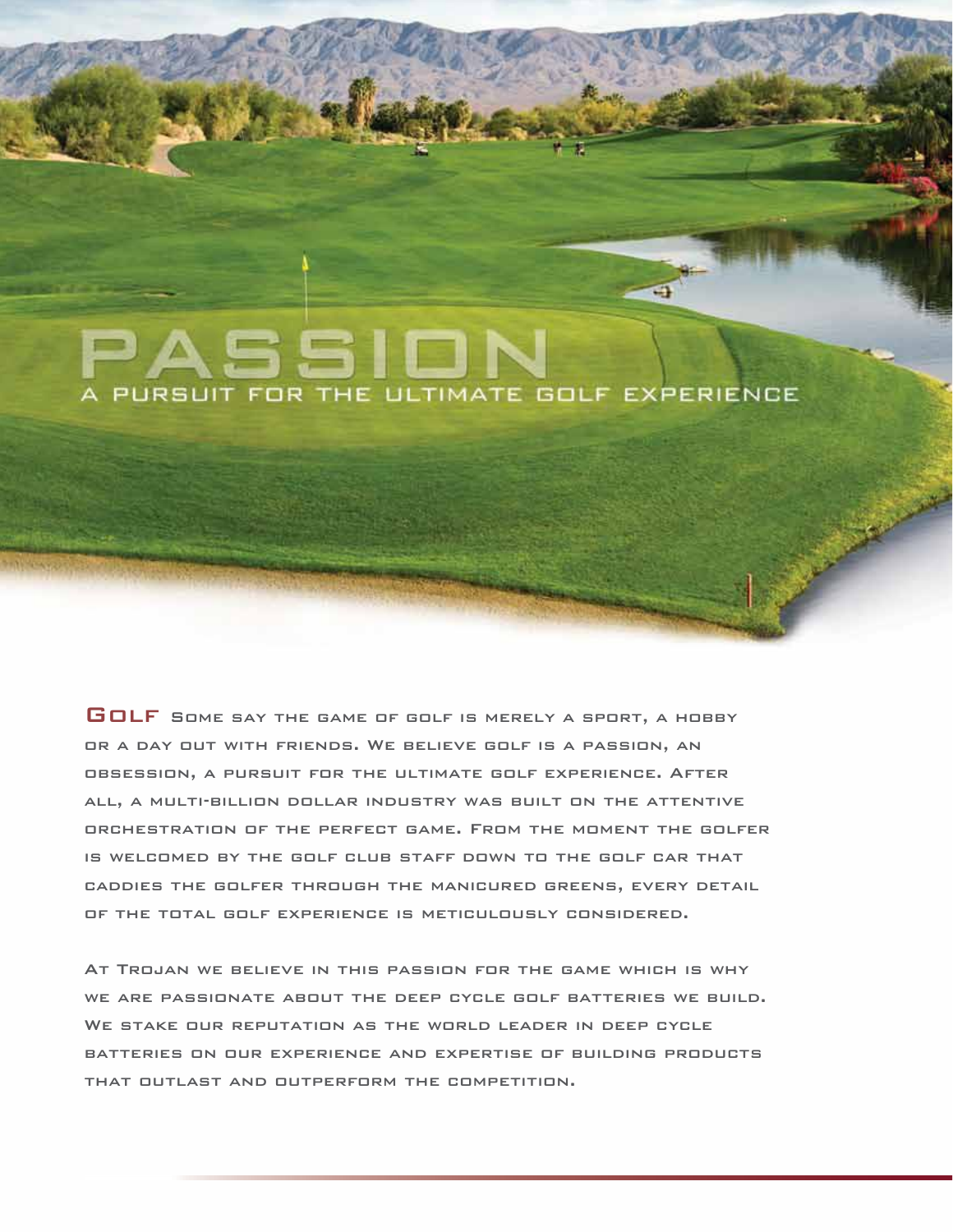

#### **Golf Batteries**

If there is one thing we've learned from building batteries for over 85 years, it's that your golf battery must be able to deliver consistent performance day in and day out. That is why we build our Trojan deep cycle golf batteries to provide the rugged durability, outstanding performance and long life that you have come to expect. It's no surprise that more than 98% of America's top golf courses use Trojan batteries in their fleets.\*

Engineered specifically to handle the rigors of continuous discharge and recharge, Trojan offers a complete lineup of golf batteries to meet your specific needs. Ranging from our 6-volt, 8-volt and 12-volt deep cycle flooded to our maintenance free 6-volt Deep-Cycle Gel™ batteries, Trojan's products power the world's leading golf cars.

### **Plus Series™**

Featuring the same performance characteristics of all Trojan's deep cycle batteries, the Plus Series™ offers enhanced convenience and durability features designed to make battery maintenance easier.

#### SureVent™ Cap

Trojan's SureVent™ caps make battery maintenance a snap. Available exclusively on Trojan Plus Series batteries, SureVent caps conveniently pop open for easier watering. Flip-top vent caps remain securely attached to the battery eliminating the task of searching for lost vent caps.

#### Water Level Indicator

Trojan's Plus Series batteries feature built-in maximum water level indicators making watering your battery more accurate each and every time.

#### Embedded Terminal

Embedded terminals provide reinforced durability minimizing stress applied to the terminals during routine battery maintenance.



Easier Maintenance



Precise Watering: Better Performance



Increased Durability

### Clean energy for life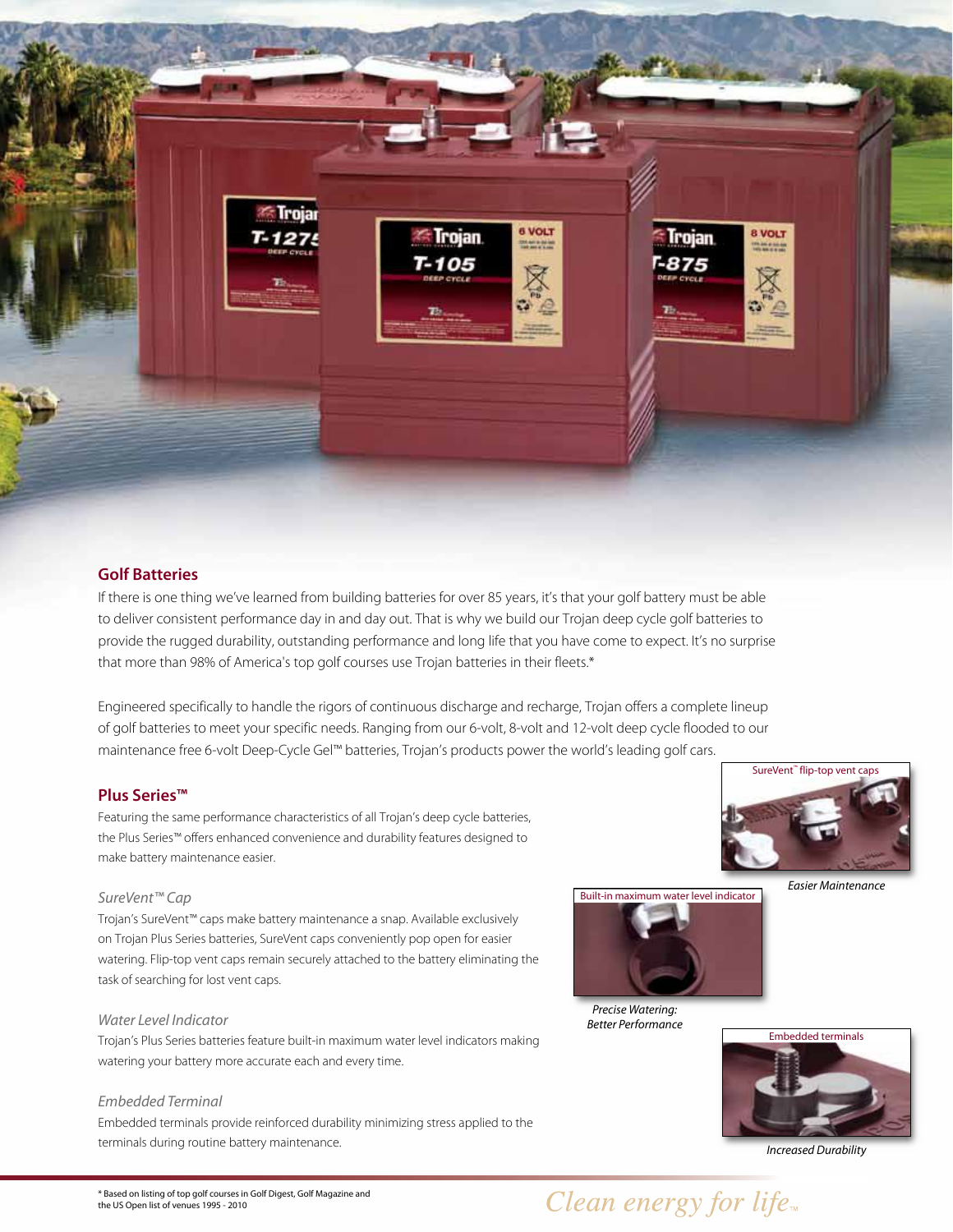### CLASS TROJAN... INTELLIGENTLY REFINED

T-890



 $-1275$ 

Every once in a while a classic design inspires new ideas. Our inspiration - a classically outstanding battery intelligently refined for exceptional battery performance. Introducing T2*Technology* - Trojan's next generation of deep cycle battery advancement. Golf car manufacturers are improving their products with new technological advancements. Energy needs for these products are also evolving requiring even greater battery performance. Engineered specifically to meet these increasing demands, Trojan's T2*Technology* builds upon our historically-proven technology and incorporates improvements resulting in a superior battery with maximum sustained performance, longer life and increased total energy.



#### Trojan vs. CompeTiTion\*

 $T - 125$ 



8V DEEP-CYCLE BATTERY CYCLE LIFE TEST



\* As tested in Trojan's R&D centers and in accordance with BCI test procedures. Preliminary results - testing ongoing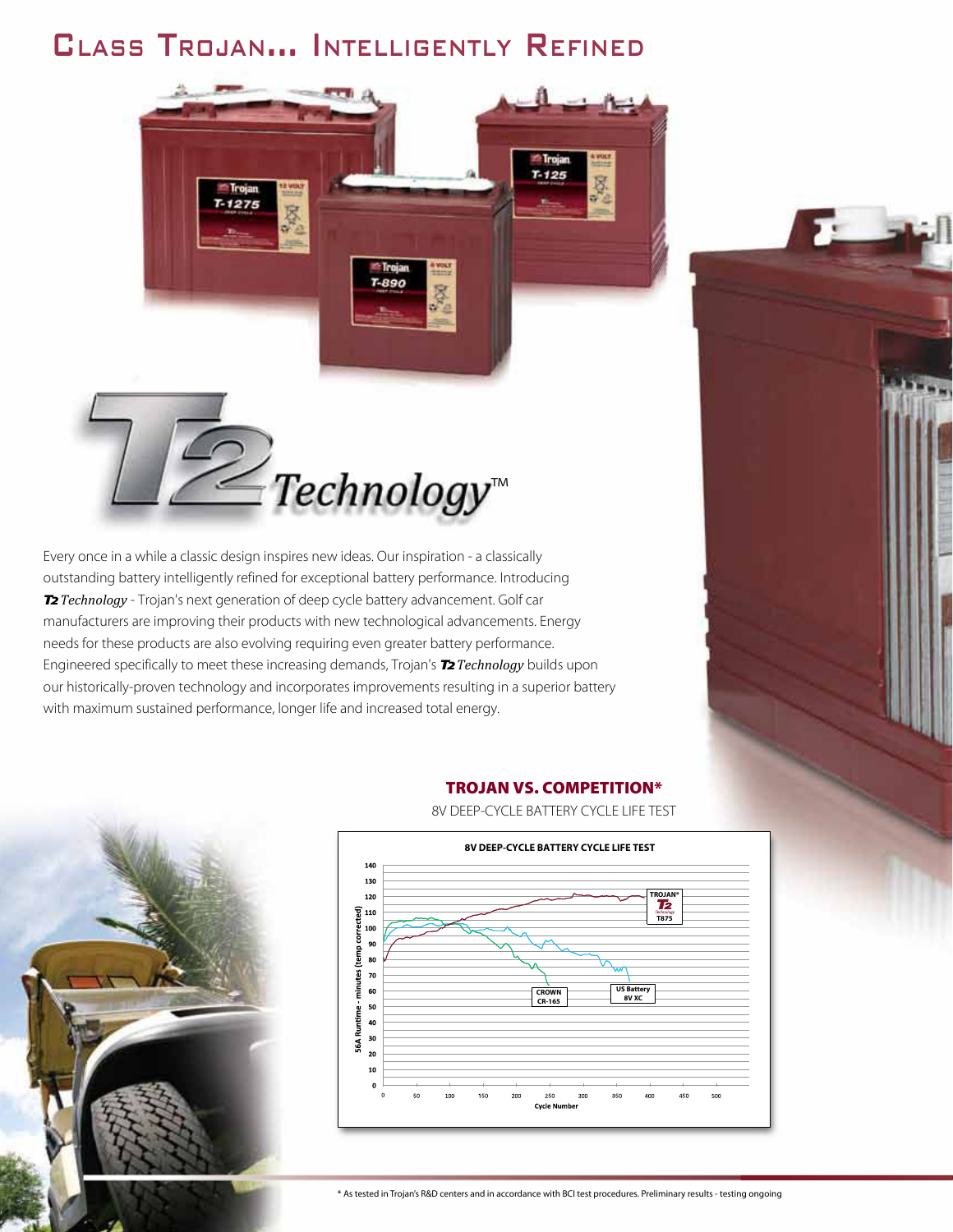#### **Alpha Plus® Paste with** T2*Technology™*

Maximum Operating Performance

Trojan's Alpha Plus® Paste is a proprietary, high density paste formulation precisely engineered to deliver outstanding battery performance. This high density paste optimizes porosity development in the active material utilizing the active material more effectively resulting in sustained battery performance over a longer period of time. Trojan's T2*Technology* introduces a patent-pending  $\mathcal T$  metal agent into Alpha Plus Paste further strengthening the electrochemical processing capabilities of Trojan's Alpha Plus Paste. Together Alpha Plus Paste with T2*Technology* increase both sustained capacity and total overall ampere-hours resulting in more operating power for your application. It's a key reason why Trojan batteries consistently outperform the competition.

#### **Trojan Grid Technology**

#### Reduced Downtime

Trojan's grid technology is a lead antimony alloy grid mixture formulated specifically for use with Trojan's Alpha Plus® Paste with T2*Technology*. The grid formulation provides exceptional structural adhesion between the Alpha Plus Paste and the grid frame. Thick grids reinforce the strength of the frame and reduce overall corrosion. The overall grid configuration is optimized to enhance current flow through the grid network providing exceptional battery performance, reducing downtime and lowering overall maintenance costs.

#### **Maxguard®** T2 **Separator**

#### Longer Battery Life

Exclusively available in Trojan batteries is our Maxquard® T2 advanced separator. Trojan's Maxquard **T2** separator features a multi-rib geometry which keeps acid channels open longer enhancing electrochemical processing while reducing the risk of stratification. Maxguard's proprietary rubber-based material formulation inhibits antimony transfer between the positive grids and negative plates; a protection not available in many other competitor batteries. A newly fortified, thick back web provides even greater separator strength resulting in a more robust battery with increased protection against failures caused by separator degradation. Trojan's Maxguard T2 advanced separator sustains performance providing exceptionally longer battery life and significantly lowering your operating costs.

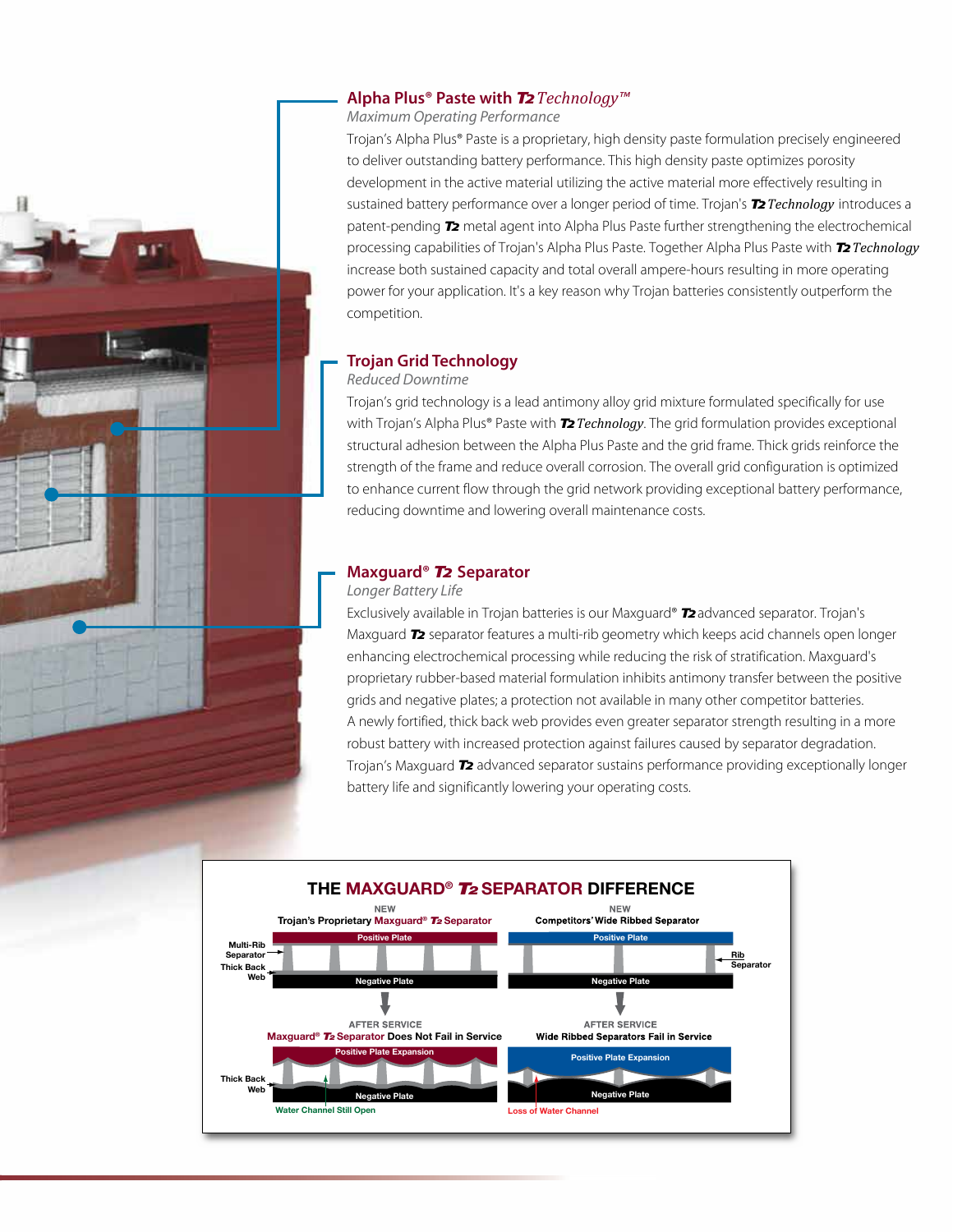### HYDROLINK™ - BATTERY WATERING MADE EASY

#### HydroLink – BaTTery WaTering made easy

Proper maintenance and periodic watering are important factors in maximizing the performance and life of your Trojan deep cycle, flooded batteries. Battery maintenance can be a costly, timeconsuming and messy job. With Trojan's HydroLink ™ advanced, singlepoint watering system, precise battery watering is made easy saving you valuable time and money.

#### **Convenient Installation Options**

Trojan's HydroLink watering system is specifically designed to work with 6-volt, 8-volt and 12-volt Trojan golf car batteries\*. HydroLink™ is available pre-installed on Trojan golf car batteries, removing the guess work on proper installation for customers. With one simple snap of a single connection from the watering tube into each HydroLink™, the system is ready for use. Once installed, you can fill a complete set of batteries in less than 30 seconds.

#### **HydroLink™ Vent**

The HydroLink™ vent assembly is a unique vent which features an independent water level indicator, valve shut off and dual flame arrestors.

#### Independent Water Level Indicator

Maintaining the proper electrolyte level can extend the performance and life of your battery. However, determining the correct level can be a challenge. Trojan's HydroLink vent features an independent water level indicator that accurately displays whether your battery needs watering. A white indicator signals that the battery needs water. A black indicator signals that the battery has enough water…it's that simple.

#### Valve Shut Off

The valve shut off accurately controls cell electrolyte levels. Using a balanced valve design the shut off valves automatically cut the water flow into the individual cells eliminating the potential of overflow or acid splash caused by overfilling. HydroLink's valve shut off works in conjunction with the hose end assembly and flow indicator to provide you with precise battery watering.

#### Dual Flame Arrestors

The HydroLink system is equipped with dual flame arrestors, an important safety feature not standard on other watering systems. The internal flame arrestors prevent internal sparks from passing through the watering system to neighboring cells while the external flame arrestor prevents external sparks from entering your Trojan battery.

Trojan

**ydroLink** 

Independent Water Level Indicator





\* HydroLink is not compatible with all batteries.

\*\* To view Trojan's HydroLink Financial Sense & Limited Warranty visit: www.trojanbattery.com/HydroLink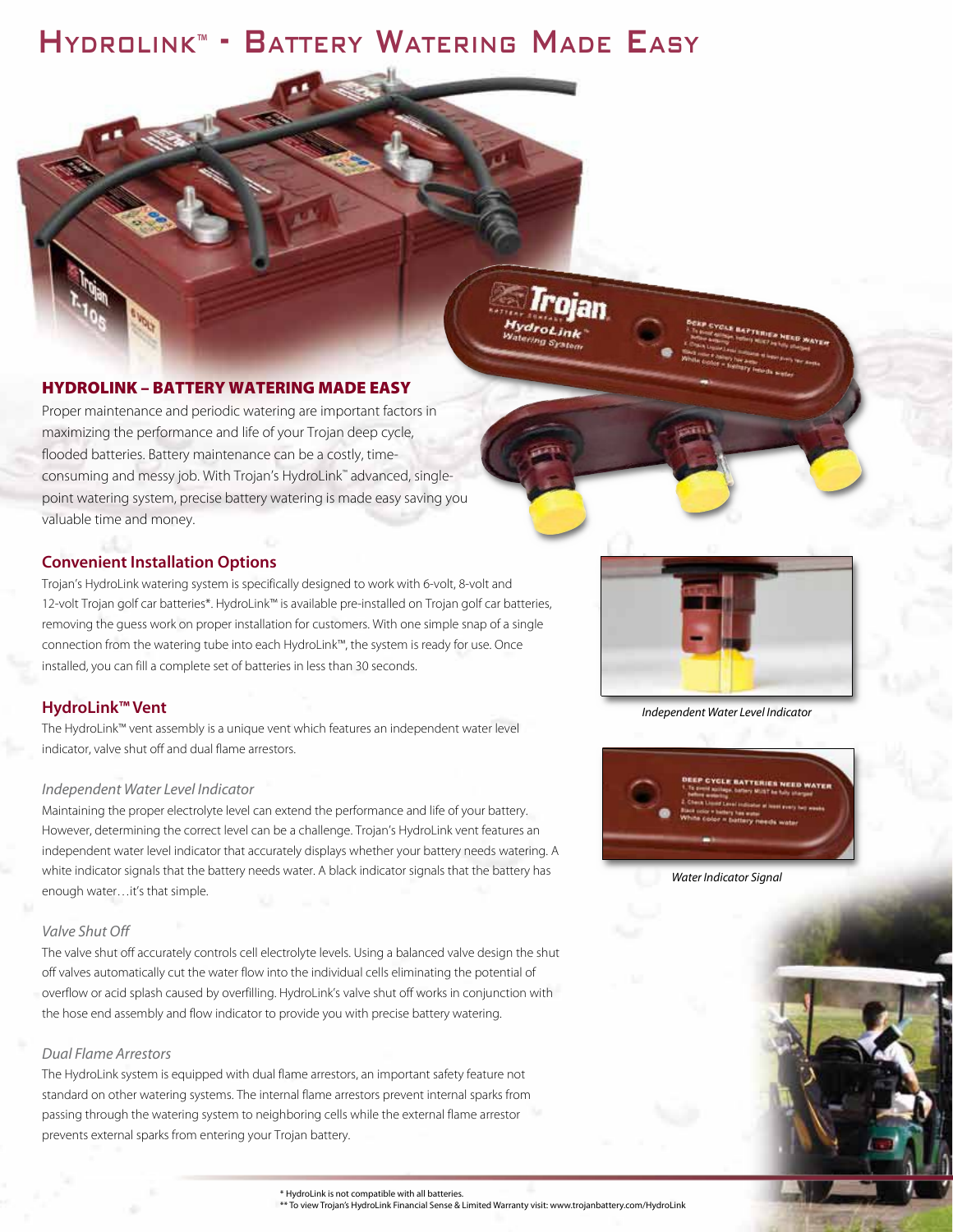

Snake ™ Tubing



Snake™ Coupling Connection Water Flow Indicator

#### **Snake™ Tubing**

The HydroLink™ system offers a patent-pending Snake™ tubing assembly. This one-piece unit eliminates the need for multi connections resulting in fewer parts and quicker watering. The Snake tubing is preassembled to fit the most popular electric golf car configurations.

#### **Warranty**

HydroLink™ watering system is tested and guaranteed to work with Trojan golf batteries and comes with a four-year, limited warranty.\*\*



Experience the Trojan Difference — **Reputation Built on Quality, Leadership and Innovation** 

#### Leadership

Founded in 1925 by co-founders George Godber and Carl Speer, Trojan Battery Company is the world's leading manufacturer of deep cycle batteries. From deep cycle flooded batteries to Deep-Cycle Gel and AGM batteries, Trojan has shaped the world of deep cycle battery technology with over 85 years of battery manufacturing experience. With the invention of the golf car battery for the Autoette vehicle in 1952, Trojan pioneered the development of deep cycle battery technology for the golf industry; successfully introducing mobilization to the game of golf. For Trojan, this began a legacy of leadership and innovation that prevails today in the global, deep cycle markets spanning applications for golf, commerical trucking, renewable energy, floor machines, aerial work platform and recreational vehicles. Today, Trojan batteries are available worldwide through our global network of master distributors.

Headquartered in Santa Fe Springs, CA, Trojan's operations include ISO 9001:2008 certified manufacturing plants in California and Georgia, two advanced research and development centers dedicated exclusively to deep cycle battery technologies and international offices located in Europe, UAE and Asia. Trojan is a proud member of the Battery Council International (BCI) and a technical research partner with the Bulgarian Academy of Sciences.

#### Research and Development

Quality and innovation are the cornerstones of our product development. As the leading manufacturer of deep cycle golf batteries, Trojan retains two stateof-the-art research and development centers dedicated exclusively to battery technology and innovation. Engineering teams, backed by over 200 years of deep cycle development expertise, work together to innovate and bring to market advanced battery technologies that exceed our customers' expectations for outstanding battery performance.

To ensure the quality and superior performance of our batteries Trojan applies the most rigorous testing procedures in the industry to test for cycle life, capacity, charger algorithms and both physical and mechanical integrity. Trojan's battery testing procedures adhere to both BCI and IEC test standards. Trojan's state-of-the-art R&D centers include charger characterization and analytical labs, battery prototype and evaluation labs and battery autopsy centers all dedicated to providing you with a superior battery that you can rely on.

Clean energy for life